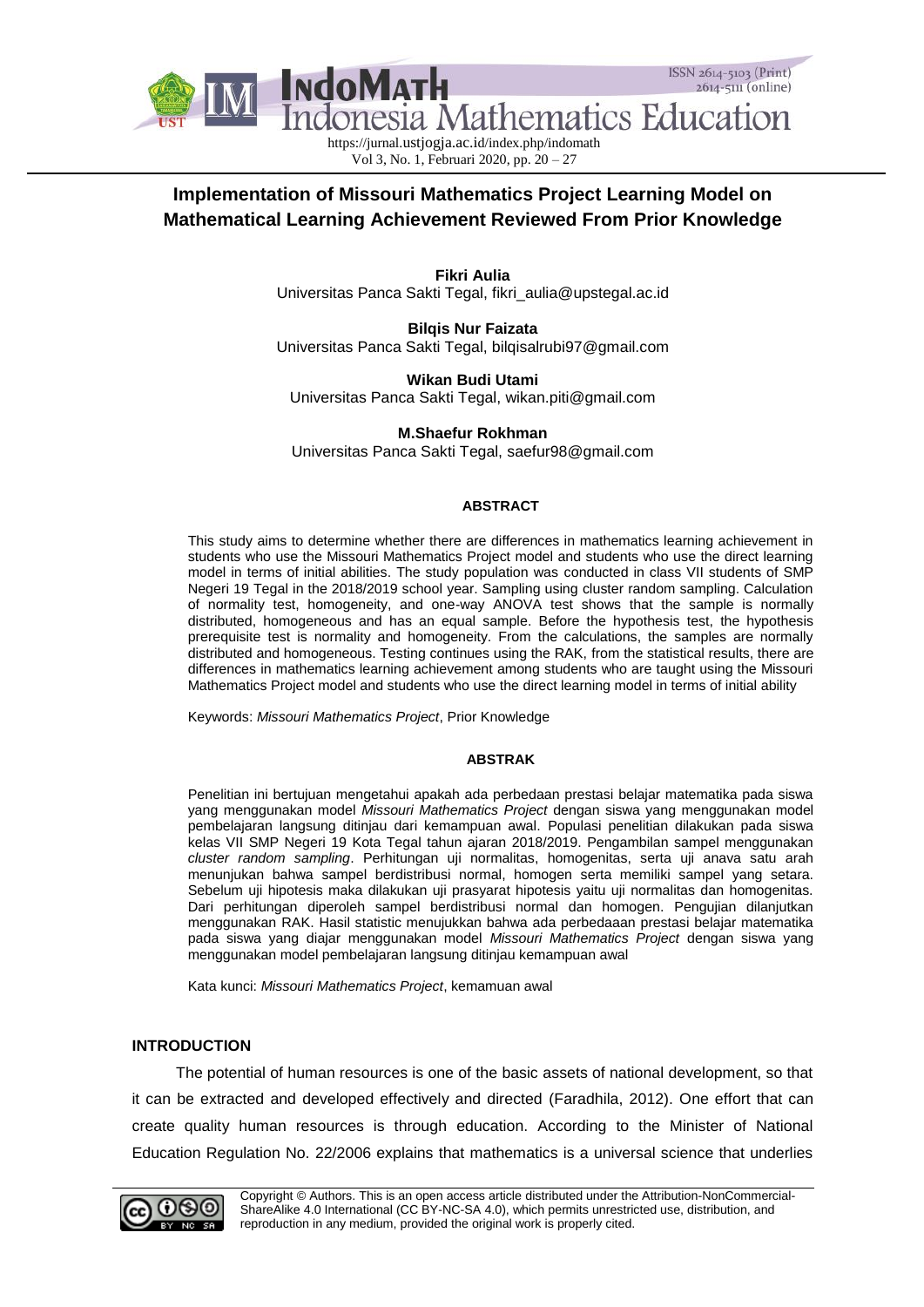the development of modern technology, has an important role in the discipline, and advancing the power of human thought. As stated by Marliani (2015) that to advance science and technology is needed an understanding of mathematics from an early age.

Based on the results of an interview with Nurul Huda as a mathematics teacher at SMP Negeri 19 Tegal. Obtained information that, in the process of learning mathematics learning models used are direct learning models that are still centered on the teacher. In the learning process, it was obtained the fact that the results of the Final Examinations in the VII grade of the odd semester of the 2018/2019 school year were not satisfactory in mathematics because not a few grades were still below the Minimum Mastery Criteria. It proved that mathematics became one of the difficult subjects for students. The interview process also obtained information that students have difficulty with abstract material that requires visualization, such as geometry material. Entering the semester even quadrilateral material is one of the geometry material in junior high school in grade VII. On the quadrilateral material students only rely on the memorization of formulas and the lack of concepts of broad understanding and circumference of rectangles. So that not a few students who experience errors in placing the formula.

One of the efforts that can be done to improve mathematics learning achievement is the selection of appropriate learning models in student responses and provide opportunities for students to actively work on problems (Widodo, et al, 2018; Sumarni, et al, 2018). Students who master the concept can identify and work on more varied problems (Hamalik, 2008; Faroh, 2017). As formulated about the purpose of learning mathematics by the National Council of Teachers of Mathematics (2000) namely (1) learning to communicate (mathematical communication), (2) learning reasoning, (3) learning to solve problem problems, (4) learning to associate ideas, (5) ) the formation of a positive nature of mathematics. Based on the objectives of learning mathematics, the appropriate learning model is the Missouri Mathematics Project (Good & Grouws, 1979; Latifah & Madio, 2014).

Missouri Mathematics Project learning model contains five steps of learning, namely (1) Reviewing the material (daily review) the stage of reviewing the past material, what teachers and students have covered in the previous lesson, some things that need to be reviewed in this activity are apperception, motivation and lesson objectives (2) Development (development) The teacher presents new ideas and expansion of previous mathematical concepts. Students are told the learning objectives that have about the objectives of the lesson. (3) Controlled exercises or cooperative learning in this step student's work on exercises supervised by the teacher. Students are asked to respond to a series of questions in a group, while the teacher observes if a misconception occurs. (4) Self-training (Seatwork) Self-training phase (seatwork) students are asked to work on a series of questions in order to develop material by solving problems individually. (5) Assignments (homework assignment) at this stage the teacher gives assignments to students to be done at home (homework). This homework will then be a material for review in further learning (Isrok'atun, 2018; Siregar & Handayani, 2019; Dewi, Noornia, & Wiraningsih, 2018).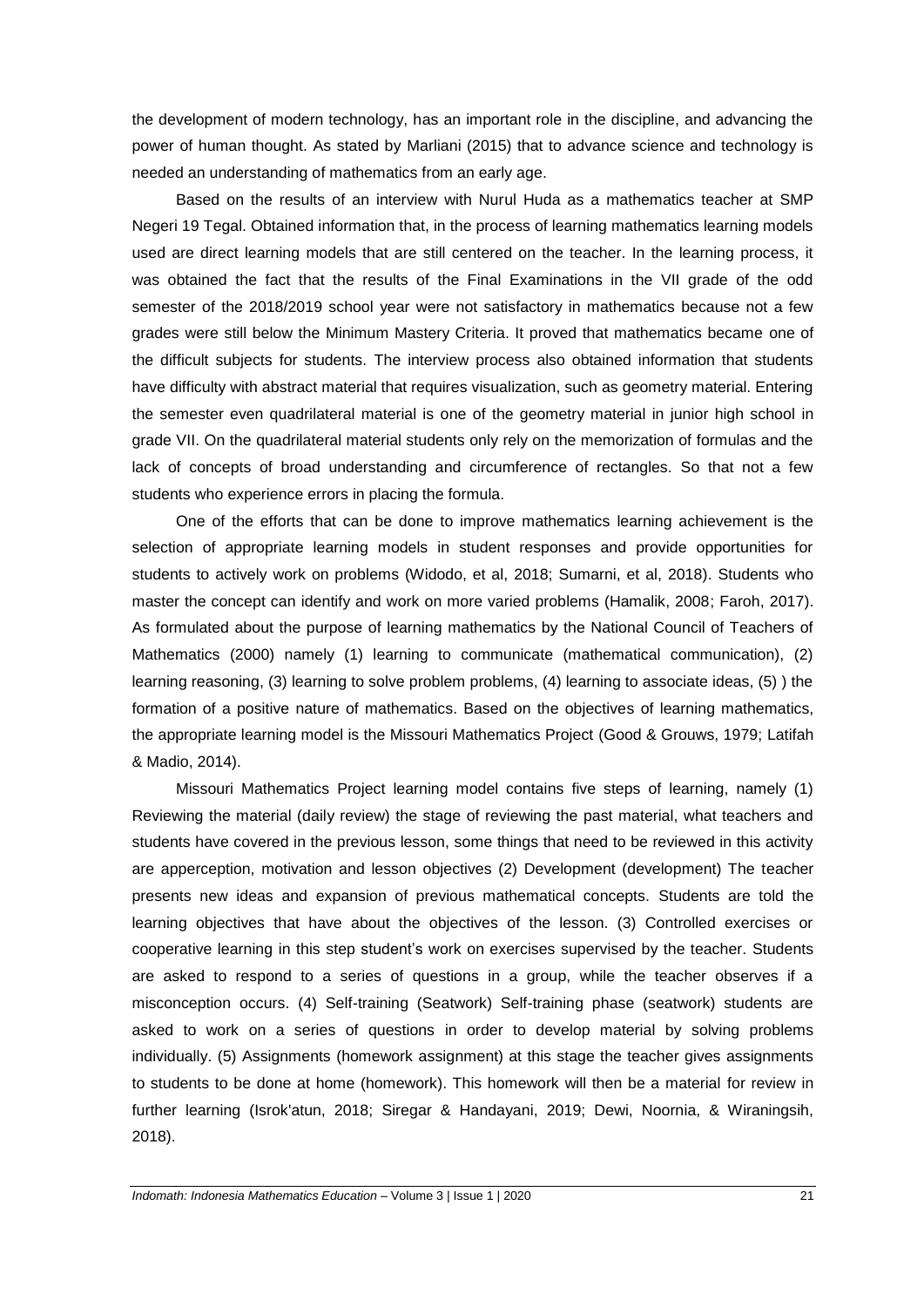In addition to the learning model, solving problem problems also requires students' initial ability to become one of the internal factors that influence learning achievement, because the initial ability is a depiction of student readiness in following a lesson. The initial ability to provide instructions for students in remembering to improve knowledge and align new knowledge learned with prior knowledge (Van Blankenstain, Dolmans, Van der Vleuten & Schmidt 2013; Hati, Sapri, & Wasidi, 2019; Aprisal & Abadi,2018).

Based on research conducted by Suhandi (2017) in the study, completeness above KKM 75 exceeded 55%. Meanwhile, according to Marliani (2016) states that the Missouri Mathematics Project learning model influences the improvement of mathematical creative thinking abilities and can foster collaboration between students, so that the Missouri Mathematics Project model can improve mathematics learning achievement (Siregar & Handayani, 2019; Novalia, Makmuri, & Sudrajat, 2018). Based on the description that has been stated above, the researcher is interested in conducting research that is different from previous studies, namely to find out the success of the Missouri Mathematics Project model when learning is seen from the students' initial abilities.

# **METHOD**

This research uses a quantitative approach with a randomized group design. The author's research plan is summarized in table 1.

| Learning Model (A)  | Missouri           | direct learning model |
|---------------------|--------------------|-----------------------|
|                     | <b>Mathematics</b> | $(A_2)$               |
| Prior Knowledge (B) | Project $(A_1)$    |                       |
| High $(B_1)$        | $A_1B_1$           | $A_2 B_1$             |
| Low $(B_2)$         | $A_1 B_2$          | $A_2 B_2$             |

Tabel 1. Randomized Block Design

Note:

 $A_1 B_1$  : Student achievement with the Missouri Mathematics Project learning model at high initial ability

 $A_2 B_1$  : Student achievement with direct learning models at high initial ability

 $A_1 B_2$ : Student achievement with the Missouri Mathematics Project learning model at low initial ability

 $A_2 B_2$ : Student achievement with a direct learning model at low initial ability.

The population of the study was 7 classes totaling 221 students. Consisting of the experimental class there were 64 students, the control class there were 62 students, and the test class there were 32 students. The study was conducted in class VII SMP Negeri 19 Tegal at odd semester in the 2018/2019 school year. The sampling technique used is Cluster Random Sampling. Sampling techniques in this area to determine the sample if the object under study or the source of data is very broad (Lestari & Yudhanegara, 2015). There are 5 classes that are sampled, they are Class VII B and F which are used for the experimental class using the Missouri Mathematics Project model, Class VII A and VII G are used for the control class by using direct learning and for Class VII C are used as an instrument test class.

The independent variables in this study are the Missouri Mathematics Project learning model and the direct learning model. Mathematics learning achievement is used as a dependent variable.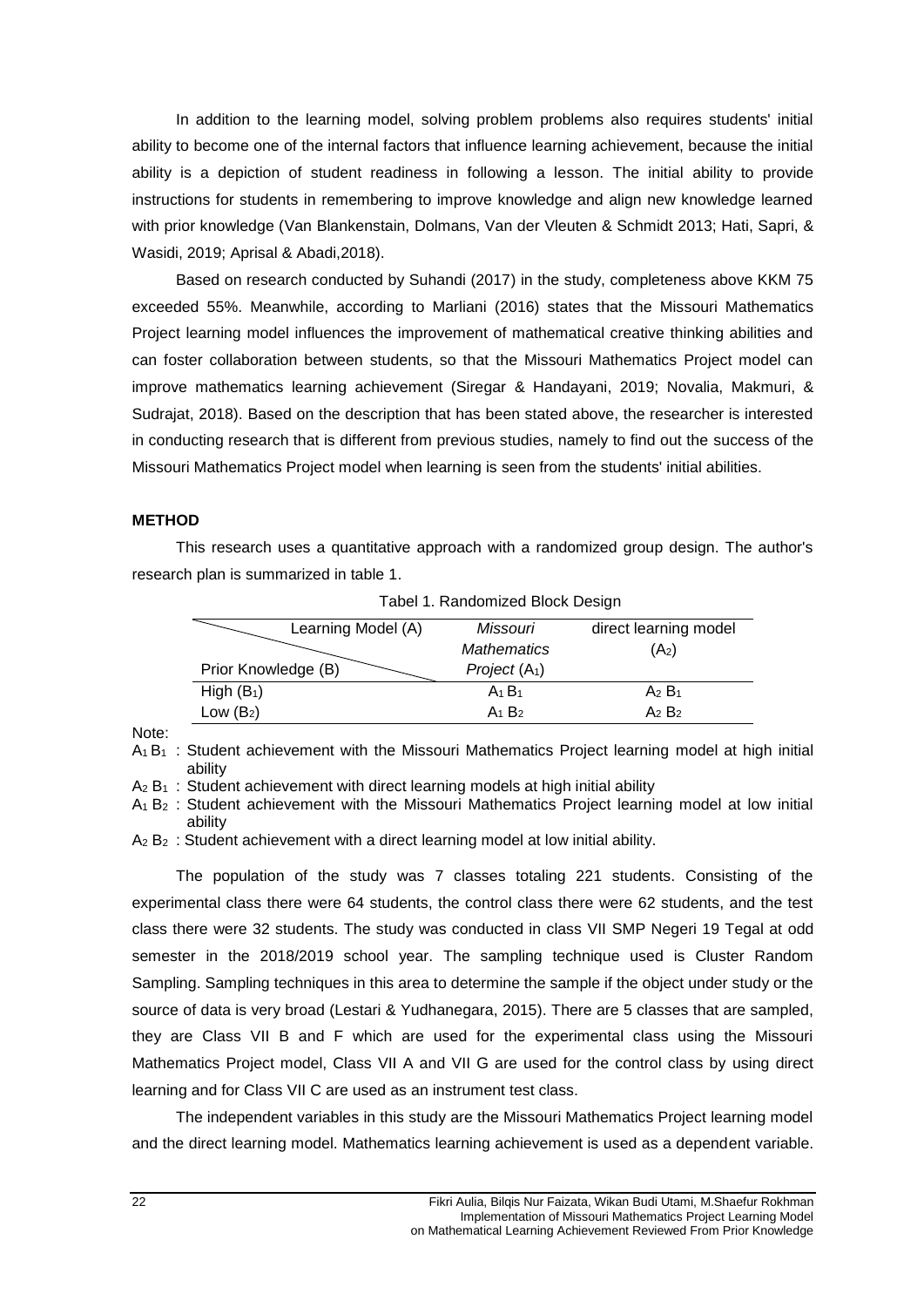Meanwhile the moderator variable uses students' initial abilities. Research data sources in the form of tests, interviews, and documentation.

Data analysis techniques to test the mathematics learning achievement instruments include validity tests using the biserial point formula used for multiple-choice questions, reliability tests, difficulty level test and different power tests. The initial data analysis used is the normality test, homogeneity test and sample equality test, it aims to determine the students' initial ability before being given treatment. After getting the value of mathematics learning achievement, the data are analyzed for normality and homogeneity tests. In testing the hypothesis used a randomized group design test analysis to determine differences in treatment between groups.

# **RESULT AND DISCUSSION**

#### **Result**

| Variable                   |                      | N  | $L_{\text{count}}$ | $L$ table | Conclusion |
|----------------------------|----------------------|----|--------------------|-----------|------------|
| Missouri                   | Low prior knowledge  | 32 | 0.1416             | 0.1566    | Normal     |
| <b>Mathematics Project</b> | High prior knowledge | 32 | 0.1405             | 0.1566    | Normal     |
| Direct Instruction         | Low prior knowledge  | 31 | 0.1547             | 0.1591    | Normal     |
|                            | High prior knowledge | 31 | 0.1316             | 0.1591    | Normal     |

Table 2. The normality of a student's mathematics learning achievement test

Before testing hypotheses, data normality tests are performed using the Liliefors test and homogeneity tests using the Bartlett test as a data analysis requirement, data are obtained from student achievement test scores. The summary results of the calculation of normality tests and homogeneity tests of the author's data are detailed in table 2.

| Table 3. Homogeneity test results of mathematics learning achievement |                |            |  |  |
|-----------------------------------------------------------------------|----------------|------------|--|--|
| $\chi^2$ count                                                        | $\chi^2$ table | Conclusion |  |  |
| 5.5608                                                                | 7.8147         | Homogent   |  |  |

Based on calculations, it is known that the data on the learning achievement scores of quadrilateral in mathematics stated that the data is normally distributed and has the same variation. Then the test continued using the Random Design Group analysis of a 5% significance level. This research on the initial ability variable of the data is taken from the value before being given the Missouri Mathematics Project learning model treatment which is summarized in table 4.

| Table 4. RAK analysis test results |     |           |           |                      |             |                         |
|------------------------------------|-----|-----------|-----------|----------------------|-------------|-------------------------|
| Source                             | df  | JK        | RK        | F <sub>account</sub> | $F_{table}$ | conclusion              |
| Group                              |     | 13619.841 | 13619.841 | 1809.301             | 161.4476    | H <sub>0</sub> Rejected |
| Treatment                          |     | 3471.333  | 3471.333  | 461.142              | 161.4476    | H <sub>0</sub> Rejected |
| error 1                            |     | 7.528     | 7.528     | 0.106                | 3.919       | H <sub>0</sub> Accepted |
| error 2                            | 122 | 8700.504  | 71.316    |                      |             |                         |
| Total                              | 125 | 25799.206 |           |                      |             |                         |

Based on calculations with the RAK test with a significance level of 5%, it is known that  $F_{\text{count}}$  $= 461.142$  and F<sub>table</sub> = 161.4476 then obtained F<sub>count</sub> > F<sub>tabel</sub> namely 161.44476> 461.142 so it can be concluded that there are differences in student achievement taught using the Missouri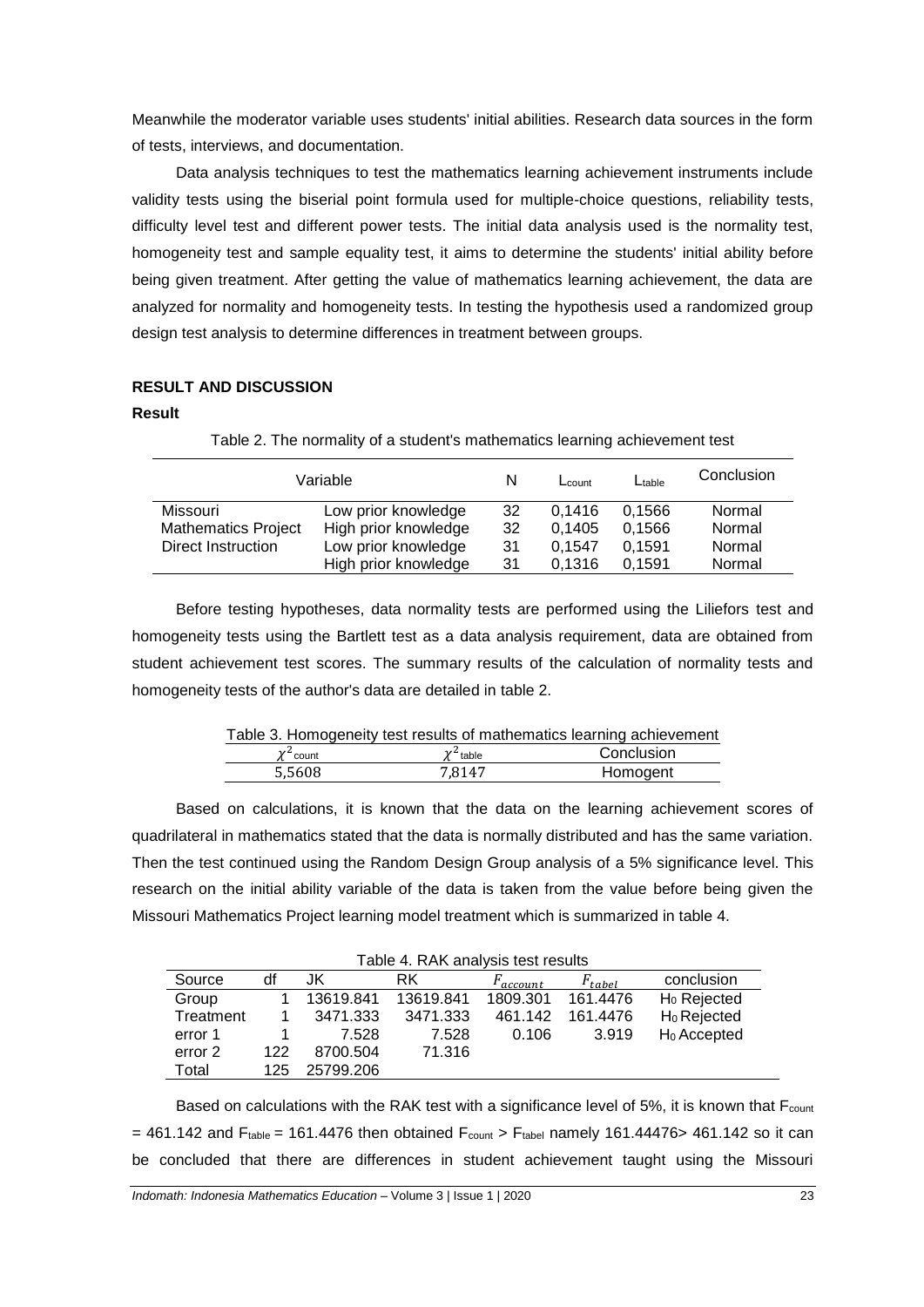Mathematics Project model and direct learning models in terms of the initial capabilities can be seen in table 5.

The average difference in mathematics learning achievement, wherein the experimental class was given the treatment of the Missouri Mathematics Project learning model reached an average of 79.5313. Whereas in the control class that was given the direct learning model treatment the average mathematics learning achievement only reached 69.0363. So it can be said that the mathematics learning achievement of students taught using the Missouri Mathematics Project learning model is higher than the mathematics learning achievement of students taught using the direct learning model.

|               | Group   |             |          |         |  |
|---------------|---------|-------------|----------|---------|--|
| Data          |         | Experiment  |          | Control |  |
|               | High    | High<br>Low |          | Low     |  |
| Mean          | 89.6875 | 69.375      | 79.67742 | 58.3871 |  |
| Median        | 85      | 75          | 80       | 60      |  |
| Modus         | 85      | 75          | 90       | 65      |  |
| Max           | 100     | 80          | 90       | 65      |  |
| Min           | 80      | 45          | 65       | 45      |  |
| Reach         | 20      | 35          | 25       | 20      |  |
| Variance      | 64.4153 | 97.9839     | 79.8925  | 42.3118 |  |
| St. Deviation | 8.0259  | 9.8987      | 8.9383   | 6.5048  |  |
|               | 0.0895  | 0.1427      | 0.1122   | 0.1114  |  |

Table 5. Mathematics Learning Achievement Data Description

### **Discussion**

Implementation of learning using different models produces differences in classroom conditions, learning in the experimental class applying the Missouri Mathematics Project model begins with (1) daily review that is reviewing past material, teachers and students what has been covered in previous lessons (2) development i.e. the teacher presents a new idea and an expansion of mathematical concepts (3) cooperative learning, namely students doing exercises supervised by teachers, students are asked to respond to a series of questions in a group (4) independent practice, namely students are asked to do a series of exercises to develop material by solving problems individually ( 5) homework is the assignment of a teacher to give assignments to students to do at home (homework). This homework will then be material for review in further learning.

Whereas the direct learning model has stages (1) orientation phase, namely the teacher provides the framework and objectives of the lesson (2) the presentation stage, namely the teacher can present the subject matter, either in the form of concepts or skills (3) guided exercises, namely the teacher plans and provides guidance to students to do the initial exercises (4) steps to check to understand and provide feedback (5) self-training namely students do the training activities independently and the teacher provides feedback for student success.

In this study the Missouri Mathematics Project learning process for students who have high initial ability tends to be more active in expressing new opinions or ideas compared to students who have the low initial ability. In addition, the Missouri Mathematics Project model provides an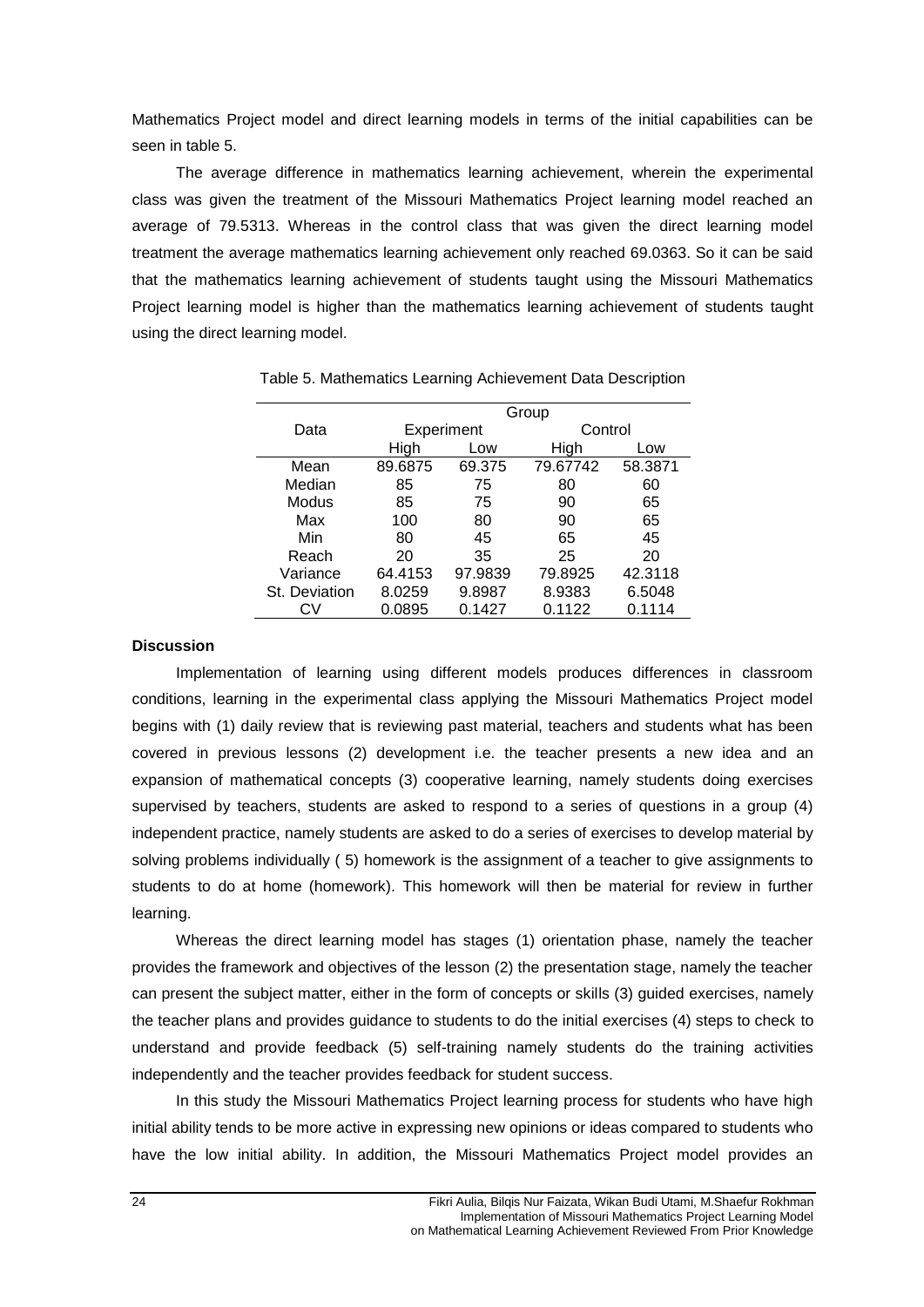opportunity for students who have high initial and low initial ability to actively practice the questions and train student cooperation and independence.

Meanwhile, the control class taught using the direct learning model begins with the teacher providing the subject matter along with solving the problem to students. Students who have a low initial ability in the learning process are less likely to respond to teacher questions and complain if given a new assignment or problem.

Before the mathematics learning achievement test is carried out, the test instrument is tested first in class VII C in order to know the appropriateness of the instrument when given in the experimental class and the control class. Furthermore, the researchers tested the instrument with several tests including the test of validity, reliability, different power and difficulty levels.

Based on the analysis of hypothesis test data it can be said that there are differences in mathematics learning achievement of students taught using the Missouri Mathematics Project model and students taught using the direct learning model. This is in line with research conducted by (Winardi & Dwijanto, 2017) that the Missouri Mathematics Project model is an alternative mathematical learning model that can encourage the ability to think creatively to increase student activity and improve student mathematics learning achievement.

Missouri Mathematics Project learning is given more practice exercises ranging from ordinary questions too difficult practice questions. In addition, in the Missouri Mathematics Project model there is a phase of training student collaboration in solving questions given by researchers. So students can get used to working on questions that aim to practice understanding of material, skills and group assignments.

This is also reinforced by research conducted by Suhandi (2017) entitled "Experimenting the Missouri Mathematics Project Learning Model with the Open-Ended Approach to Students' Mathematics Learning Achievement" from the results of the study concluded that the Missouri Mathematics Project is one of the learning models that can improve achievement student learning by combining independence and cooperation between groups.

Based on the experimental results of student achievement using the Missouri Mathematics Project model which has high initial ability shows higher average results than student achievement using the direct learning model. In the learning process of the Missouri Mathematics Project model students who have high initial abilities can practice thinking systematically and creatively in working on the questions given by the researcher. In addition, it can increase the level of mastery of students in understanding the material or ideas that are in the thinker.

The average value of students taught using the Missouri Mathematics Project model in terms of low initial ability is higher than students who are taught using the direct learning model in terms of low initial ability. Therefore, it can be said that student achievement using the Missouri Mathematics Project learning model is better than student learning achievement using a direct learning model in terms of low initial ability. This is reinforced because the Missouri Mathematics Project learning process has advantages according to Jannah & Ekana (2013), one of which is to train cooperation between students in cooperative work steps. Cooperative learning conducted in class aims to make students more active during the learning process, interact and be able to work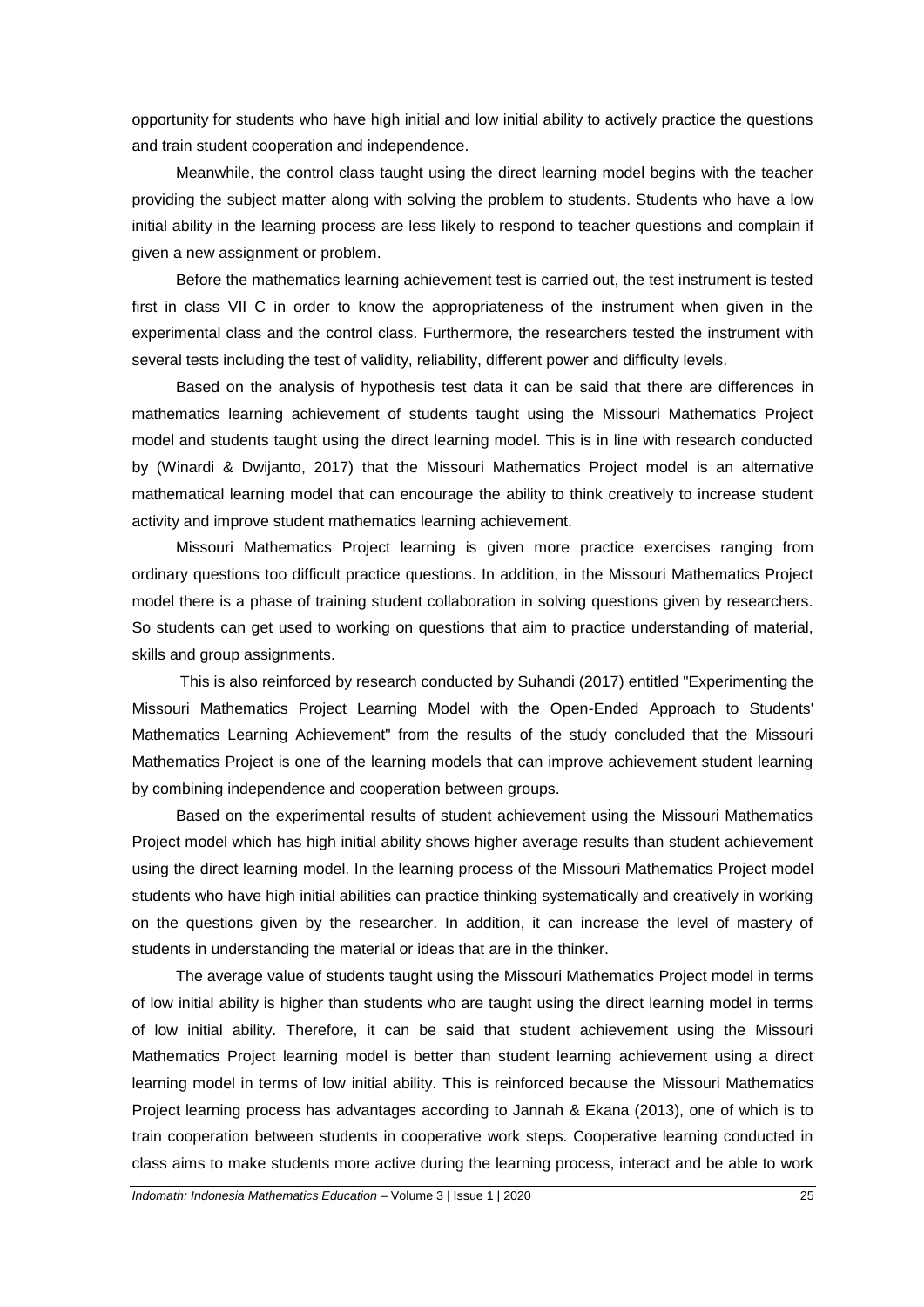together with their respective groups, group learning also aims so that smart students can teach students who are less able to understand and work on the problems given by the teacher, so the process of learning how to group is one alternative in improving student learning achievement.

# **CONCLUSION**

Based on the calculation of the research hypothesis. So, there is a difference in students' mathematics learning achievement who are taught using the Missouri Mathematics Project model and students who are taught using the direct learning model in terms of initial ability. Based on this description it can be said that the Missouri Mathematics Project learning model is more effective when compared to the direct learning model.

## **ACKNOWLEDGMENT**

The author would like to thank the mathematics education study program at the Universitas Pancaskti Tegal who is pleased to support the implementation of this research.

# **DAFTAR PUSTAKA**

- Aprisal, A., & Abadi, A. M. (2018). Improving students' mathematical reasoning and self-efficacy through Missouri mathematics project and problem-solving. *Beta: Jurnal Tadris Matematika*, *11*(2), 191-208.
- Dewi, R. F. A., Noornia, A., & Wiraningsih, E. D. (2018). The Influence of Learning Model and Student Self-Concept Toward the Mathematical Problem-Solving Ability (Experimental Study on Students of Tangerang City State Junior High School). *Al-Jabar: Jurnal Pendidikan Matematika*, *9*(2), 189-198.
- Faradhila, N., Sujadi, I., & Kuswardi, Y. (2013). Eksperimentasi Model Pembelajaran *Missouri Mathematics Project* (MMP) pada Materi Pokok Luas Permukaan Serta Volume Prisma dan Limas Ditinjau dari Kemampuan Spasial Siswa Kelas VIII Semester Genap SMP Negeri 2 Kartasura Tahun Ajaran 2011/2012. *Jurnal Pendidikan Matematika Solusi*, *1*(1), 1-8.
- Faroh, N. (2017). Pemanfaatan TIK Guna Menunjang Karakter Kemandirian dan Pemecahan Masalah Matematika dengan Model MMP. *Zeta-Math Journal*, *3*(1), 22-26.
- Good, T. L., & Grouws, D. A. (1979). The Missouri Mathematics Effectiveness Project: An experimental study in fourth-grade classrooms. *Journal of educational psychology*, *71*(3), 355.
- Hamalik, O. 2003. *Proses Belajar Mengajar*. Jakarta: PT Bumi Akasara
- Hati, R., Sapri, J., & Wasidi, W. (2019). The Effect Of Missouri Mathematics Project Learning Model And Self Regulated Learning Toward Student Achievement. *Jurnal Ilmiah Teknologi Pendidikan*, *8*(1), 34-47.

Isrok'atun, A. R. (2018). *Model-Model Pembelajaran Matematika*. Jakarta: PT Bumi Aksara

- Jannah, M., & Ekana, H. (2013). Penerapan model missouri mathematics project (MMP) untuk meningkatkan pemahaman dan sikap positif siswa pada materi fungsi. *Jurnal pendidikan matematika solusi*, *1*(1), 61-66.
- Latifah, D., & Madio, S. S. (2014). Meningkatkan Kemampuan Pemecahan Masalah Matematis Siswa Melalui Model Pembelajaran Missouri Mathematics Project (MMP). *Mosharafa: Jurnal Pendidikan Matematika*, *3*(3), 159-168.
- Lestari, K. E., & Yudhanegara, M. R. (2015). Penelitian pendidikan matematika. *Bandung: PT Refika Aditama*.
- Marliani, N. (2015). Peningkatan Kemampuan Berpikir Kreatif Matematis Siswa Melalui Model Pembelajaran *Missouri Mathematics Projec*t (MMP). *Formatif: Jurnal Ilmiah Pendidikan MIPA*, *5*(1)
- Novalia, R., Makmuri, M., & Sudrajat, A. (2018). Application of Type Cooperative Learning Models Missouri Mathematics Project (Mmp) to Increase Learning Results Math. *American Journal of Educational Research*, *6*(8), 1085-1092.